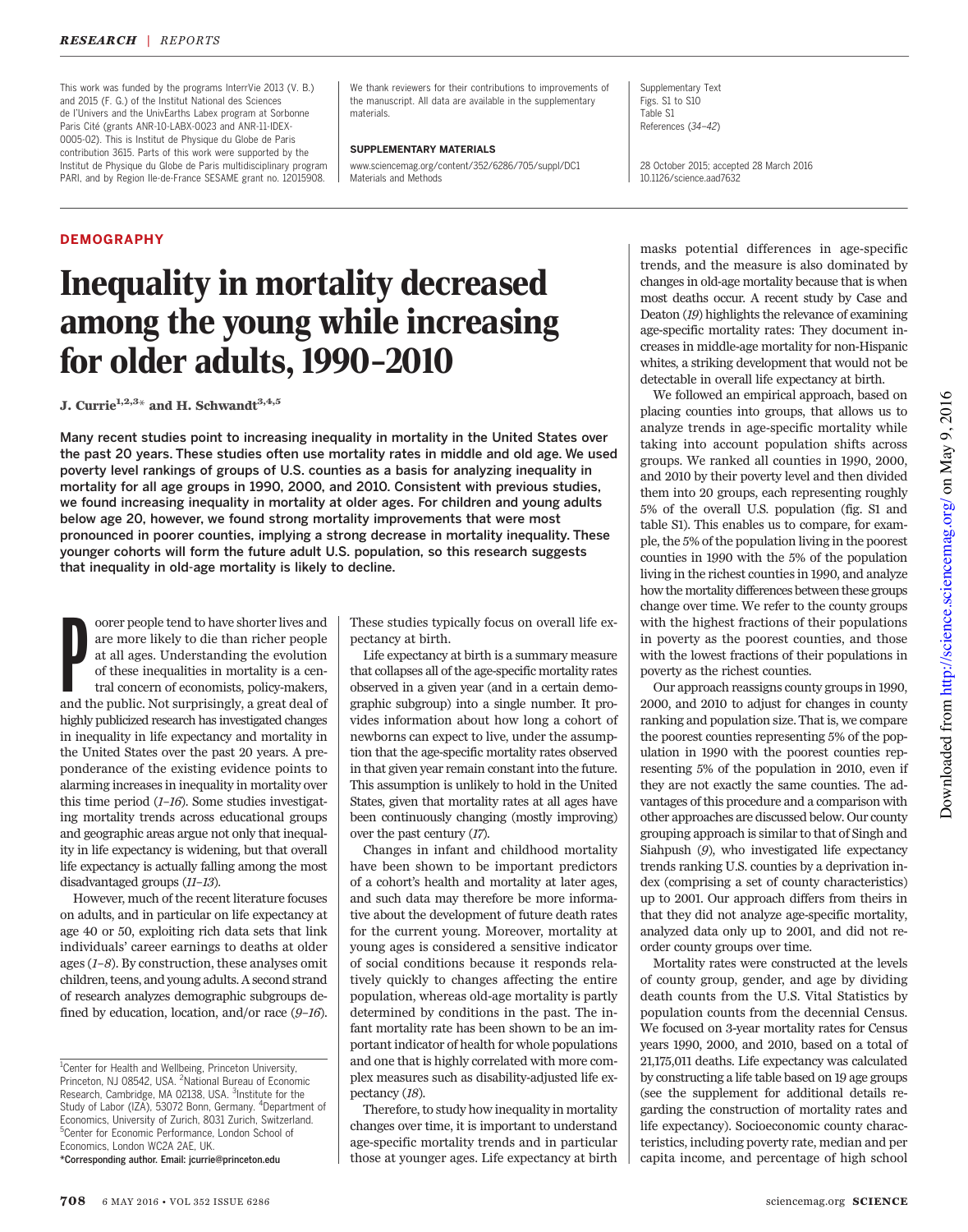dropouts, were taken from the Census in 1990 and 2000. For 2010 we used the 2008–2012 American Community Survey (ACS), which replaced the long form of the Census for 2010. Table S1 reports socioeconomic characteristics for the 20 county groups. The county group with the lowest fraction living in poverty had an average poverty rate of 3.75% and a median income (averaged across counties) of \$62,445 in 1990. The comparable 2010 figures are 5.58% in poverty and a \$62,752 median income. The county group with the highest fraction living in poverty had a 30.47% poverty rate and a median income of \$23,595 in 1990. Comparable 2010 figures were 28.30% in poverty and a median income of \$25,404.

We start with the analysis of overall life expectancy at birth, so as to make a better comparison with the strand of previous literature that has focused on this measure. Figure 1A plots male and female life expectancies at birth for the 20 county groups in 1990, 2000, and 2010 (see table S2 for numerical values and standard deviations). Standard deviations are within 0.1% of the estimates, and 95% confidence intervals (CIs) would be fully covered by the estimate markers if plotted in Fig. 1A. In addition to the plotted life expectancy values, we have drawn a linear regression line through the 20 dots representing each year (the line for 2000 omits symbols to reduce clutter). A steeper slope of the regression line indicates greater inequality in life expectancy. If there was no difference in life expectancy between richer and

poorer county groups, then the line would be entirely flat.

Figure 1A shows that for men, there is a strong gradient in 1990, with those living in the richest counties enjoying 6.10 additional years of life expectancy relative to those living in the poorest counties (74.79 versus 68.70). For women, who have greater life expectancy overall, this gap is smaller at 3.01 years (80.20 versus 77.19). Between 1990 and 2010, life expectancy at birth increased across the entire poverty spectrum, both for men and for women. For men, the fitted lines in 1990 and 2010 are almost parallel, suggesting that life expectancy increased by similar amounts in rich and poor counties. In fact, residents of the poorest counties gained slightly more with 4.63 additional years, whereas those in the richest county group gained 4.35 years. For women, improvements were stronger for those in the richest county group (3.01 versus 2.06 years), and most of these improvements occurred between 2000 and 2010.

Figure 1B plots the changes in life expectancy between 1990 and 2010. For women, the fitted regression line is downward-sloping  $(P = 0.043)$ , indicating increasing inequality in life expectancy over this period. For men, the slope of the regression line is positive but not significantly different from zero ( $P = 0.103$ ), consistent with Fig. 1A's suggestion that decreases in mortality were equally distributed across men in rich and poor counties.

Turning to our key innovation—the analysis of age-specific mortality for all ages—Figs. 2 and 3



Fig. 1. Life expectancy at birth by poverty percentile and gender. (A) Average male and female life expectancy at birth by poverty percentile. Each bin represents a group of counties with about 5% of the overall population. The solid lines provide the fitted regression lines. Higher percentiles refer to higher poverty levels. A steeper slope implies greater inequality in life expectancy at birth. Magnitudes are reported in table S2. (B) Changes in average male and female life expectancy at birth by poverty percentile. The fitted regression line has a slope of  $0.0062$  ( $P = 0.103$ ) for men and a slope of  $-0.0075$  $(P = 0.043)$  for women.

show that the evolution of overall life expectancy at birth masks considerable heterogeneity in trends in mortality rates at different ages. Similar to Fig. 1, each symbol in the figure represents the age-specific 3-year mortality rate in a bin representing 5% of the U.S. population, and the bins are ordered by county poverty rates. Mortality rates are plotted for 1990 and 2010 together with a linear regression line; only the line is shown for 2000. Regression lines are upward-sloping because mortality is higher in poorer counties, but, as in Fig. 1, a flattening of the line over time indicates a decrease in inequality. Tables S3 and S4 report standard errors for the mortality rates and tests for a change in the slope of the fitted regression lines.

The first panel in Fig. 2 shows the evolution of 3-year mortality rates for male newborns, which decreased by 4.2 per 1000 in the group of richest counties between 1990 and 2010, from 9.77 (95% CI, 9.10 to 10.44) to 5.53 (95% CI, 5.06 to 6.00). However, infant mortality in the group of poorest counties decreased by 8.49 deaths per 1000, which is more than twice as much over the same time period, from 18.28 (95% CI, 17.38 to 19.17) to 9.79 (95% CI, 9.22 to 10.37). These strong reductions in mortality in the poorer county groups are reflected in a considerable flattening of the regression line in 2010 relative to 1990. The slope of the regression line through the group values decreases by more than 50%, and this change is highly significant ( $P < 0.001$ , table S3). This flattening indicates a marked reduction in inequality in infant mortality.

A similar decline in mortality inequality can be observed up to age 20, although improvements for young children were greatest between 1990 and 2000. For older children, there were also large declines between 2000 and 2010. Looking at older ages, inequality decreased (i.e., the slope of the fitted regression line decreased significantly; see table S3 for P values) among males up to age 50. Between ages 50 and 75 there was no significant change in inequality in mortality, but after age 75, mortality inequality increased significantly among males. It is also striking that for adult men between 20 and 34, there was virtually no improvement in mortality rates between 2000 and 2010.

Figure 3 shows that the patterns are somewhat different for females. As it did for males, female mortality decreased strongly for age groups up to age 19, and these improvements were significantly stronger in the poorest counties, implying that inequality in mortality decreased sharply (see table S4 for P values of the differences in the slopes). However, although inequality decreased significantly for males until age 50, this trend is observed for females only up to age 30. For ages 30 to 45, there is no significant change in mortality inequality, whereas for all age groups over 45, inequality in mortality increases.

Turning to the mortality rates themselves, it is noteworthy that there was practically no improvement in mortality among women aged 30 to 45 between 1990 and 2010. This is a striking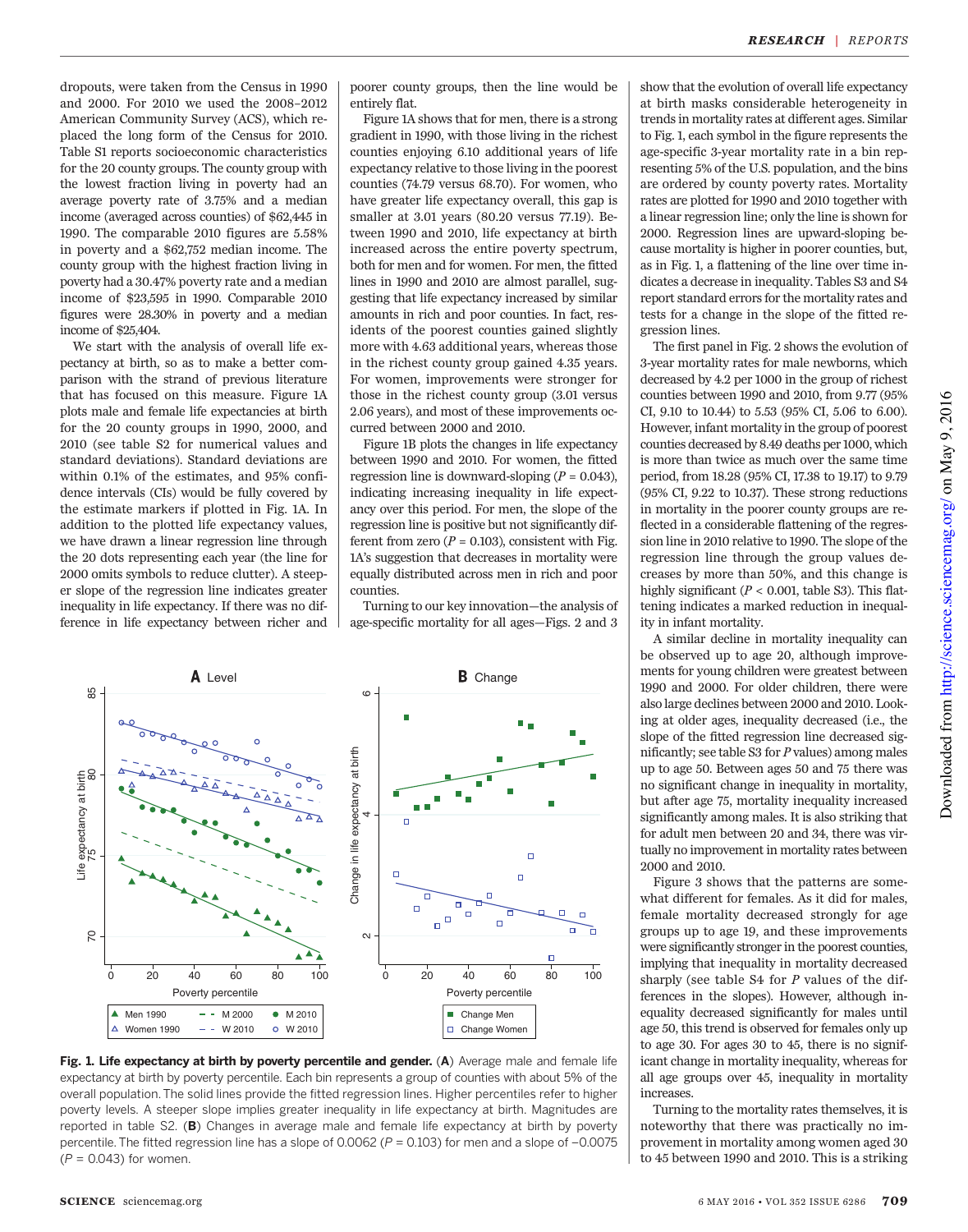

Fig. 2. Male 3-year mortality rates by poverty percentile across age groups. Average 3-year mortality rates are plotted across poverty rate percentiles. Each bin represents a group of counties with about 5% of the overall population in the respective year. Straight lines provide linear fits. Table S3 reports key magnitudes and standard errors.

development in light of the progress made in other age categories. A further remarkable fact is that mortality rates actually increased in some of the richest counties among females aged 20 to 29. After age 45, there are mortality declines, but they are larger in the richer county groups, driving the increase in mortality inequality noted above.

The results discussed so far are all based on ranking counties by poverty rates, which is arguably the most relevant measure if one is focusing on differences between the rich and poor. However, several additional measures of socioeconomic status are available at the county level. The age-specific trends in mortality are very similar when ranking counties by these alternative measures, including the share of high school dropouts, median income, and average life expectancy (figs. S2 to S4).

In contrast to many recent analyses of inequality in mortality that focus on life expectancy at middle age, we find overall improvements in life expectancy at birth both in counties with high poverty rates and counties with low poverty rates. However, we argue that life expectancy measures are not (despite their name) intended to be predictive of the number of future years of life that any particular cohort can expect to attain, and that it is more informative to examine age-specific mortality rates. Our analysis of these rates indicates that inequality in mortality between rich and poor counties has strongly declined among infants, children, and young adults up to age 30 of either gender, as well as among adult males up to age 50. Among older adults, mortality has continued to decline, although declines are generally greatest in the richest counties, indicating increasing inequality in mortality, which is in line with the literature that has focused on inequality trends at older ages  $(1-8)$ .

Our focus on using county groups to examine inequality has advantages and disadvantages. Unlike subgroups defined by race and education or by individual counties, county groups are large enough to provide precise mortality estimates in age ranges with low mortality. Moreover, the county of residence is consistently reported both in the Vital Statistics and the Census data, which makes mortality rates by county group subject to less measurement error than using other demographic groups that can be constructed with these data sets. For example, education is often missing from death certificates, and education measures

were switched from years of schooling to degrees for some states in the mortality files but not in the Census. Even race is not always consistently reported. For example, the Census introduced multiple race categories in 2000 while the Vital Statistics reports permit only single-race identification. These changes in the reporting of race and education introduce a fundamental bias because of their different impacts on the numerator and denominator of a given subgroup's mortality rate. And because these biases change over time, they confound the estimation of trends in inequality.

Changes in the composition of the analyzed demographic subgroups present another serious source of bias (20–23). For example, Olshansky et al. (13) documented decreasing life expectancy among non-Hispanic white women without a high school degree between 1990 and 2008. But the share of the population of white non-Hispanic females in this education category fell by about two-thirds between 1990 and 2010, which suggests that the average female high school dropout today is much more disadvantaged relative to her peers than the average female high school dropout in 1990. Bound et al. (20) argued that there is in fact no decrease in life expectancy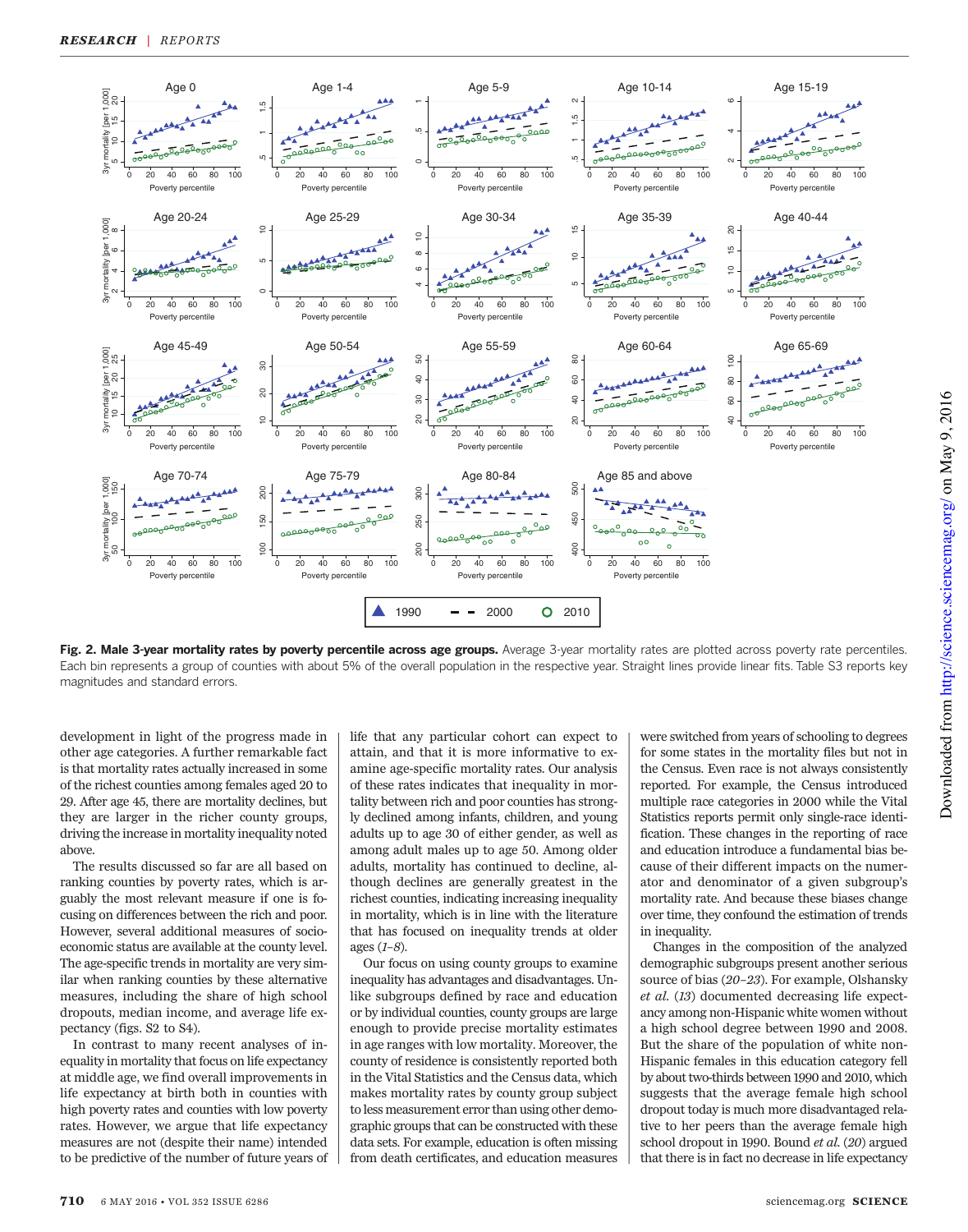

Fig. 3. Female 3-year mortality rates by poverty percentile across age groups. Data are displayed as in Fig. 2. Table S4 reports key magnitudes and standard errors.

for the least educated once these compositional changes are accounted for. Similarly, single counties that experienced declining life expectancy (11, 12) tend to be poor places that have lost population over the past 20 years. If the healthiest people leave, then the ones who remain will be less healthy on average, biasing the estimated changes in mortality inequality. Our approach accounts for potential compositional changes by reordering county groups so that they represent constant shares of the population over time. In the context of county groups, however, such compositional changes do not seem to play a crucial role, as our results look very similar when we keep the county groups assigned in 1990 fixed and follow them up to 2010 (fig. S6).

One limitation of our approach is that it necessarily focuses on differences between groups of counties, whereas much of the increase in (for example) individual income inequality may be occurring within counties. However, by its nature, mortality must be calculated relative to some reference group. Using county groups as the reference allows one to cleanly answer questions about inequality between these groups in a way that may not be possible with respect to other reference groups, such as education.

What are potential causes for the different age-specific trends that we observe? Aizer and

Currie (24) highlighted many possible reasons for large reductions in infant mortality among the poor, which have reduced inequality in mortality among infants. We are not aware of any research that has looked at the causes of reductions in mortality inequality among older children and young adult males. Some possibilities include expansions of public health insurance (25–29), other social safety net programs such as Head Start (30, 31), and reductions in pollution, which tend to have disproportionate effects on the poor  $(32)$ .

Among older adults, it is likely that at least some of the increasing disparities in mortality reflect differential patterns of both taking up and quitting smoking over their life cycles. For example, better-educated people stopped smoking much more quickly after the U.S. Surgeon General's 1964 report on the dangers of smoking (33, 34). Improvements in medical care for conditions such as heart disease also tend to benefit the rich before they reach the poor. The outbreak of the opioid epidemic is another factor that may be driving increased mortality inequality and actual increases in mortality rates in middle age (19). As Case and Deaton (19) showed, it may be possible to get some insight into these questions by studying the causes of death in the Vital Statistics mortality data, although changes in mea-

surement, measurement error, and missing data about causes mean that these data have to be interpreted cautiously.

Our results point to decreasing inequality in mortality, particularly among the younger cohorts who will form the future adult and elderly population of the United States. It is possible that survivors who would otherwise have died will be in poor health as they age and thus reduce the average level of health in the population. However, another possibility is that the declines in mortality at younger ages reflect improvements in the entire underlying distribution of health (35). In at least one important example—the case of expansions of public health insurance for poor infants and young children in the late 1980s and early 1990s—the reduced early death rates in these cohorts are associated with better health (27–29) and higher earnings (25) as these cohorts reach young adulthood. Thus, there appears good reason to hope that today's young will also be healthier when they reach old age, and that inequality in mortality will decrease among these elderly in the future.

### REFERENCES AND NOTES

<sup>1.</sup> B. P. Bosworth, K. Burke, Differential Mortality and Retirement Benefits in the Health and Retirement Study (Brookings Institution, 2014).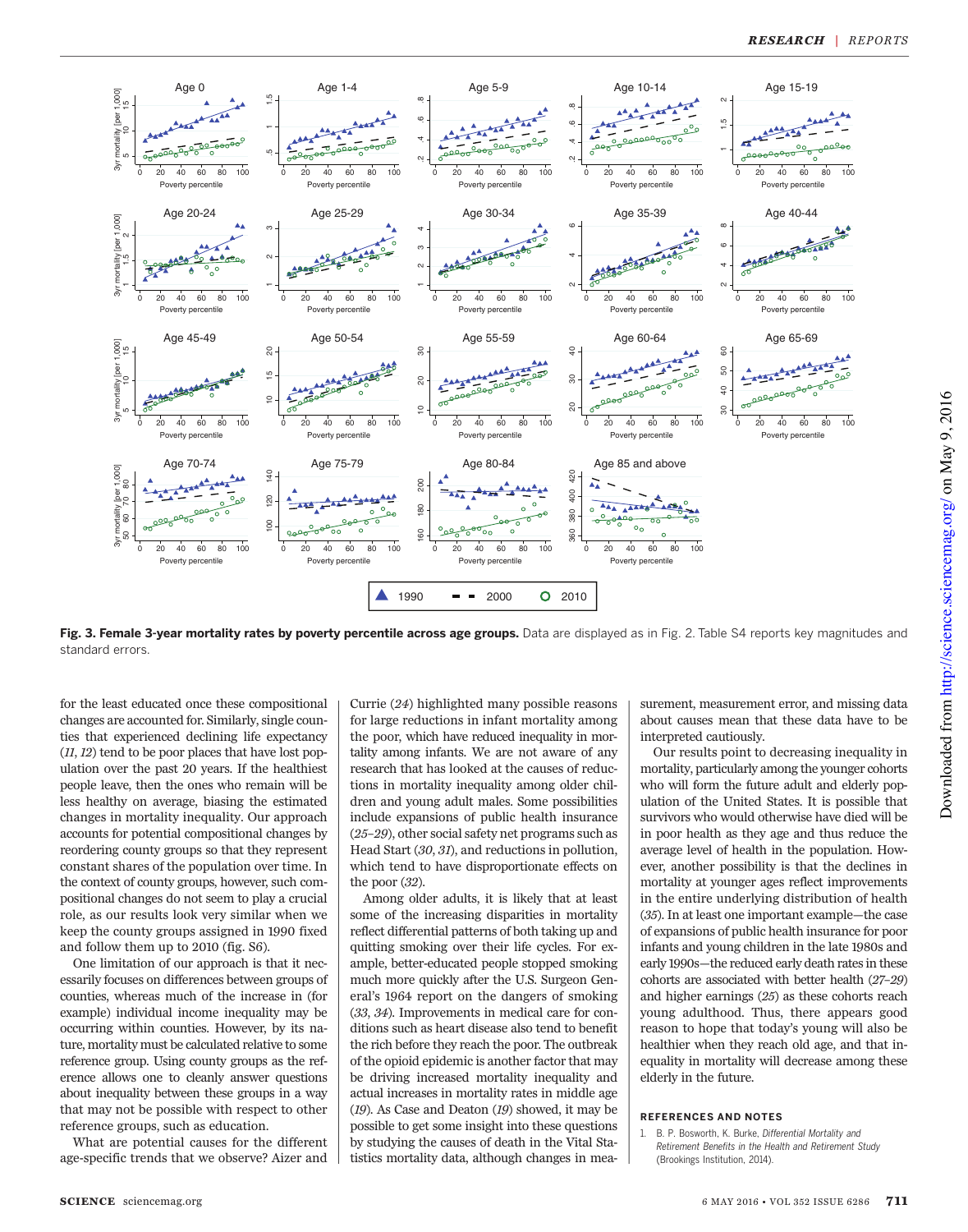- 2. B. Bosworth, K. Zhang, "Evidence of Increasing Differential Mortality: A Comparison of the HRS and SIPP," Center for Retirement Research at Boston College Working Paper 2015-13 (2015).
- 3. R. Chetty et al., JAMA 10.1001/jama.2016.4226 (2016).
- 4. National Research Council, Committee on the Long-Run Macroeconomic Effects of the Aging U.S. Population, "The Growing Gap in Life Expectancy by Income: Implications for Federal Programs and Policy Responses" (2015).
- 5. J. Pijoan-Mas, J. V. Ríos-Rull, Demography 51, 2075–2102 (2014).
- 6. H. Waldron, Soc. Secur. Bull. 67, 1–28 (2007).
- 7. H. Waldron, Soc. Secur. Bull. 73, 1–37 (2013).
- 8. J. Wilmoth, C. Boe, M. Barbieri, in International Differences in Mortality at Older Ages: Dimensions and Sources, E. M. Crimmins, S. H. Preston, B. Cohen, Eds. (National Academies Press, Washington, DC, 2011), pp. 337–372.
- 9. G. K. Singh, M. Siahpush, Int. J. Epidemiol. 35, 969–979 (2006).
- 10. M. Ezzati, A. B. Friedman, S. C. Kulkarni, C. J. Murray, PLOS Med. 5, e66 (2008).
- 11. C. J. Murray et al., PLOS Med. 3, e260 (2006).
- 12. H. Wang, A. E. Schumacher, C. E. Levitz, A. H. Mokdad, C. J. Murray, Popul. Health Metr. 11, 8 (2013).
- 13. J. S. Olshansky et al., Health Aff. 31, 1803-1813 (2011).
- 14. E. R. Meara, S. Richards, D. M. Cutler, Health Aff. 27, 350–360 (2008).
- 15. D. M. Cutler, F. Lange, E. Meara, S. Richards-Shubik, C. J. Ruhm, J. Health Econ. 30, 1174–1187 (2011).
- 16. J. K. Montez, L. F. Berkman, Am. J. Public Health 104, e82–e90 (2014).
- 17. Human Mortality Database; www.mortality.org.
- 18. D. D. Reidpath, P. Allotey, J. Epidemiol. Community Health 57, 344–346 (2003).
- 19. A. Case, A. Deaton, Proc. Natl. Acad. Sci. U.S.A. 112, 15078–15083 (2015).
- 20. J. Bound, A. Geronimus, J. Rodriguez, T. Waidman, "The Implications of Differential Trends in Mortality for Social Security Policy," University of Michigan Retirement Research Center Working Paper 2014-314 (2014).
- 21. J. B. Dowd, A. Hamoudi, Int. J. Epidemiol. 43, 983–988 (2014).
- 22. T. Goldring, F. Lange, S. Richards-Shubik, "Testing for Changes in the SES-Mortality Gradient When the Distribution of Education Changes Too," National Bureau of Economic Research Working Paper 20993 (2015).
- 23. A. S. Hendi, Int. J. Epidemiol. 44, 946–955 (2015).
- 24. A. Aizer, J. Currie, Science 344, 856–861 (2014).
- 25. D. Brown, A. Kowalski, I. Lurie, "Medicaid as an Investment in Children: What Is the Long-Term Impact on Tax Receipts? National Bureau of Economic Research Working Paper 20835 (2015).
- 26. S. Cahodes, S. Kleiner, M. F. Lovenhem, M. Grossman, "Effect of Child Health Insurance Access on Schooling," National Bureau of Economic Research Working Paper 20178 (2014).
- 27. S. Miller, L. R. Wherry, "The Long-Term Health Effects of Early Life Medicaid Coverage," Social Science Research Network Working Paper 2466691 (2015).
- 28. L. R. Wherry, B. Meyer, "Saving Teens: Using and Eligibility Discontinuity to Estimate the Effects of Medicaid Eligibility," National Bureau of Economic Research Working Paper 18309 (2013).
- 29. L. R. Wherry, S. Miller, R. Kaestner, B. D. Meyer, "Childhood Medicaid Coverage and Later Life Health Care Utilization," National Bureau of Economic Research Working Paper 20929 (2015).
- 30. J. Ludwig, D. L. Miller, Q. J. Econ. 122, 159–208 (2007).
- 31. H. Hoynes, D. Whitmore-Schanzanbach, D. Almond, "Long Run Impacts of Childhood Access to the Safety Net," National Bureau of Economic Research Working Paper 18535  $(2012)$
- 32. A. Isen, M. Rossin-Slater, R. Walker, "Every Breath You Take Every Dollar You'll Make: The Long-Term Consequences of the Clean Air Act of 1970," National Bureau of Economic Research Working Paper 19858 (2014).
- 33. A. Fenelon, S. H. Preston, Demography 49, 797–818  $(2012)$
- 34. D. de Walque, J. Hum. Resour. 45, 682–717 (2010).
- 35. C. E. Finch, E. M. Crimmins, Science 305, 1736–1739  $(2004)$

#### ACKNOWLEDGMENTS

We thank M. Barbieri, A. Case, A. Deaton, J. Goldstein, I. Kuziemko, R. Lee, and K. Wachter, as well as seminar participants at Berkeley, the Chicago Federal Reserve, Fundação Getúlio Vargas São Paulo, Bonn University, University of Munich, Princeton University, ETH Zurich, and the University of Zurich for comments. Supported by Princeton Center for Translational Research on Aging grant 2P30AG024928. Data and code are available at http://dx.doi.org/10.7910/DVN/C2VYNM.

# NEURODEVELOPMENT

#### SUPPLEMENTARY MATERIALS

www.sciencemag.org/content/352/6286/708/suppl/DC1 Materials and Methods Figs. S1 to S8 Tables S1 to S4 References (36–38)

22 December 2015; accepted 17 March 2016 Published online 21 April 2016 10.1126/science.aaf1437

# Complement and microglia mediate early synapse loss in Alzheimer mouse models

Soyon Hong, $^1$  Victoria F. Beja-Glasser, $^{1_\star}$  Bianca M. Nfonoyim, $^{1_\star}$  Arnaud Frouin, $^1$ Shaomin Li,<sup>2</sup> Saranya Ramakrishnan,<sup>1</sup> Katherine M. Merry,<sup>1</sup> Qiaoqiao Shi,<sup>2</sup> Arnon Rosenthal, <sup>3,4,5</sup> Ben A. Barres, <sup>6</sup> Cynthia A. Lemere,<sup>2</sup> Dennis J. Selkoe, 2,7 Beth Stevens<sup>1,8</sup><sup>+</sup>

Synapse loss in Alzheimer's disease (AD) correlates with cognitive decline. Involvement of microglia and complement in AD has been attributed to neuroinflammation, prominent late in disease. Here we show in mouse models that complement and microglia mediate synaptic loss early in AD. C1q, the initiating protein of the classical complement cascade, is increased and associated with synapses before overt plaque deposition. Inhibition of C1q, C3, or the microglial complement receptor CR3 reduces the number of phagocytic microglia, as well as the extent of early synapse loss. C1q is necessary for the toxic effects of soluble  $\beta$ -amyloid (A $\beta$ ) oligomers on synapses and hippocampal long-term potentiation. Finally, microglia in adult brains engulf synaptic material in a CR3-dependent process when exposed to soluble  $\mathsf{A}\beta$  oligomers. Together, these findings suggest that the complement-dependent pathway and microglia that prune excess synapses in development are inappropriately activated and mediate synapse loss in AD.

 $\begin{tabular}{ll} enome-wide association studies implicit  
rate microglia and complement-related  
pathways in Alzheimer's disease (AD) (*I*).  
Previous research has demonstrated both  
beneficial and detrimental roles of com-  
plement and microglia in plaque-related neuro$ enome-wide association studies implicate microglia and complement-related pathways in Alzheimer's disease (AD) (1). Previous research has demonstrated both beneficial and detrimental roles of compathology  $(2, 3)$ ; however, their roles in synapse loss, a major pathological correlate of cognitive decline in AD (4), remain to be identified. Emerging research implicates microglia and immunerelated mechanisms in brain wiring in the healthy

<sup>1</sup>F.M. Kirby Neurobiology Center, Boston Children's Hospital (BCH) and Harvard Medical School (HMS), Boston, MA 02115, USA. <sup>2</sup>Ann Romney Center for Neurologic Diseases, Department of Neurology, Brigham and Women's Hospital (BWH) and HMS, Boston, MA 02115, USA. <sup>3</sup>Alector Inc., 953 Indiana Street, San Francisco, CA 94107, USA. <sup>4</sup>Annexon Biosciences, 280 Utah Avenue Suite 110, South San Francisco, CA 94080, USA. <sup>5</sup>Department of Anatomy, University of California San Francisco (UCSF), San Francisco, CA 94143, USA. <sup>6</sup>Department of Neurobiology, Stanford University School of Medicine, Palo Alto, CA 94305, USA. <sup>7</sup> Prothena Biosciences, Dublin, Ireland. <sup>8</sup> Stanley Center for Psychiatric Research, Broad Institute of MIT and Harvard, Cambridge, MA 02142, USA.

\*These authors contributed equally to this work. †Corresponding author. Email: beth.stevens@childrens.harvard.edu

brain (1). During development, C1q and C3 localize to synapses and mediate synapse elimination by phagocytic microglia (5–7). We hypothesized that this normal developmental synaptic pruning pathway is activated early in the AD brain and mediates synapse loss.

The degree of region-specific synapse loss is a stronger correlate of cognitive decline in AD than counts of plaques, tangles, and neuronal loss (8, 9). To determine how early synapse loss occurs, we used superresolution structured illumination microscopy (SIM) (10) to quantify synapse density in hippocampal CA1 stratum radiatum of familial AD-mutant human amyloid precursor protein (hAPP) ("J20") transgenic mice (11). Quantification of colocalized pre- and postsynaptic puncta [synaptophysin and postsynaptic density 95 (PSD95) (Fig. 1A); synaptotagmin and homer (fig. S1, A to D)] revealed a significant loss of synapses in J20 hippocampus at 3 to 4 months old (mo), an age that precedes plaque deposition (11, 12). Synapse loss in preplaque J20 CA1 was confirmed by electron microscopy (fig. S1G). Confocal imaging also showed synapse loss in CA1, CA3, and dentate gyrus of 3 mo J20 hippocampus but not in striatum (fig. S1E). Synapse